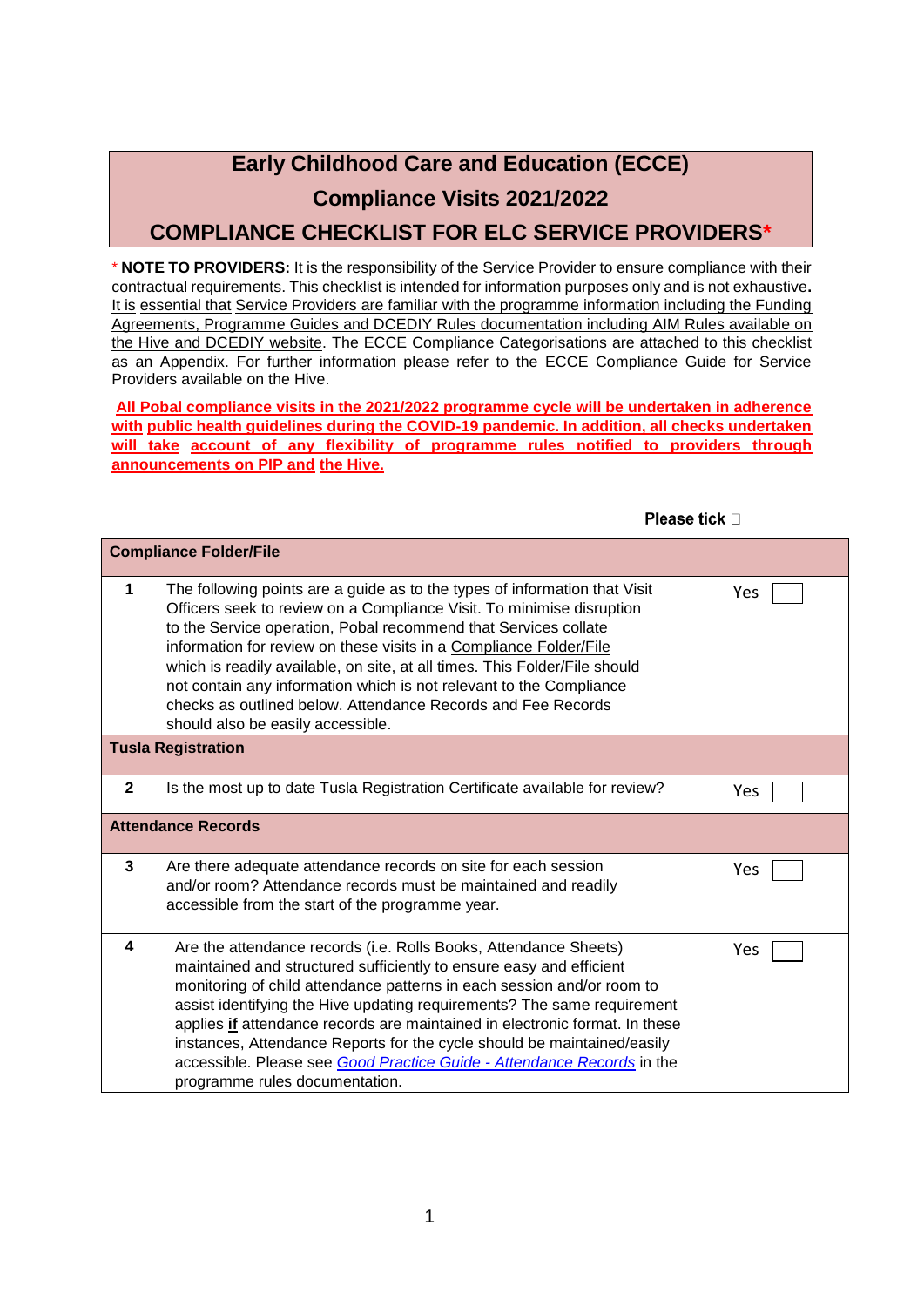| <b>Hive Registrations</b>                |                                                                                                                                                                                                                                                                                                                                                                                                                    |            |  |  |
|------------------------------------------|--------------------------------------------------------------------------------------------------------------------------------------------------------------------------------------------------------------------------------------------------------------------------------------------------------------------------------------------------------------------------------------------------------------------|------------|--|--|
| 5                                        | Are all ECCE Registrations on the Hive accurate and reflective of actual<br>levels of attendance i.e. correct start/end dates, correct session type/level of<br>service registered?                                                                                                                                                                                                                                | Yes        |  |  |
| 6                                        | Have ECCE Registrations been updated on the Hive to reflect any changes<br>since initial registration i.e. absences, leavers, changes to session type/level<br>of service?                                                                                                                                                                                                                                         | Yes        |  |  |
| $\overline{7}$                           | Where there is an extended absence due to special circumstances, has this<br>been approved by the CCC in line with the programme rules?                                                                                                                                                                                                                                                                            | Yes<br>N/A |  |  |
| <b>Staff Qualifications</b>              |                                                                                                                                                                                                                                                                                                                                                                                                                    |            |  |  |
| 8                                        | Are the relevant staff qualifications* / signed Grandfathering Declarations/<br>DCEDIY Letters of Eligibility to Practice on file for all staff working in each<br>ECCE session and/or room with ECCE children enrolled? Having these<br>documents, which meet the relevant qualification requirements, available on<br>site will ensure a reduced level of non-compliance in relation to staff<br>qualifications. | Yes        |  |  |
|                                          | Note: Qualifications are checked against the DCEDIY Early Years Recognised<br>Qualifications list available on the DCEDIY website. Qualifications must be in<br>English or Irish, any documents not originally in English or Irish must be<br>accompanied with a translation to English or Irish. Certified translations only can<br>be accepted.                                                                  |            |  |  |
|                                          | *Where a Qualification is not on the DCEDIY Early Years Recognised<br>Qualifications list, the individual must apply to the DCEDIY for recognition. See<br>www.gov.ie/dcediy for more information.                                                                                                                                                                                                                 |            |  |  |
| 9                                        | Do all ECCE (Standard Capitation) room leaders hold at least a QQI level 6<br>qualification?                                                                                                                                                                                                                                                                                                                       | Yes        |  |  |
|                                          | Do all ECCE (Higher Capitation) room leaders hold at least a QQI level 7<br>qualification?                                                                                                                                                                                                                                                                                                                         | Yes<br>Yes |  |  |
|                                          | Do all ECCE room assistants hold a minimum QQI level 5 qualification?                                                                                                                                                                                                                                                                                                                                              |            |  |  |
|                                          | <b>Higher Capitation</b>                                                                                                                                                                                                                                                                                                                                                                                           |            |  |  |
| 10                                       | If the FTE in higher capitation partial services has changed during the year,<br>has the ECCE Higher Capitation Application been updated on the Hive?                                                                                                                                                                                                                                                              | N/A<br>Yes |  |  |
| 11                                       | If higher capitation approved session staff have left and/or been replaced<br>during the year, has the ECCE Higher Capitation Application been updated<br>on the Hive?                                                                                                                                                                                                                                             | Yes<br>N/A |  |  |
| 12                                       | Are there staff attendance records on site which show dates of non-<br>attendance of higher capitation staff and the reasons for non-attendance?                                                                                                                                                                                                                                                                   | Yes<br>N/A |  |  |
| <b>AIM Level 1 Inclusion Coordinator</b> |                                                                                                                                                                                                                                                                                                                                                                                                                    |            |  |  |
| 13                                       | Have any changes of circumstances in the employment of the Inclusion Co-<br>ordinator or extended absence of four or more consecutive preschool weeks<br>been notified to the Pobal AIM team via the Hive?                                                                                                                                                                                                         | Yes<br>N/A |  |  |